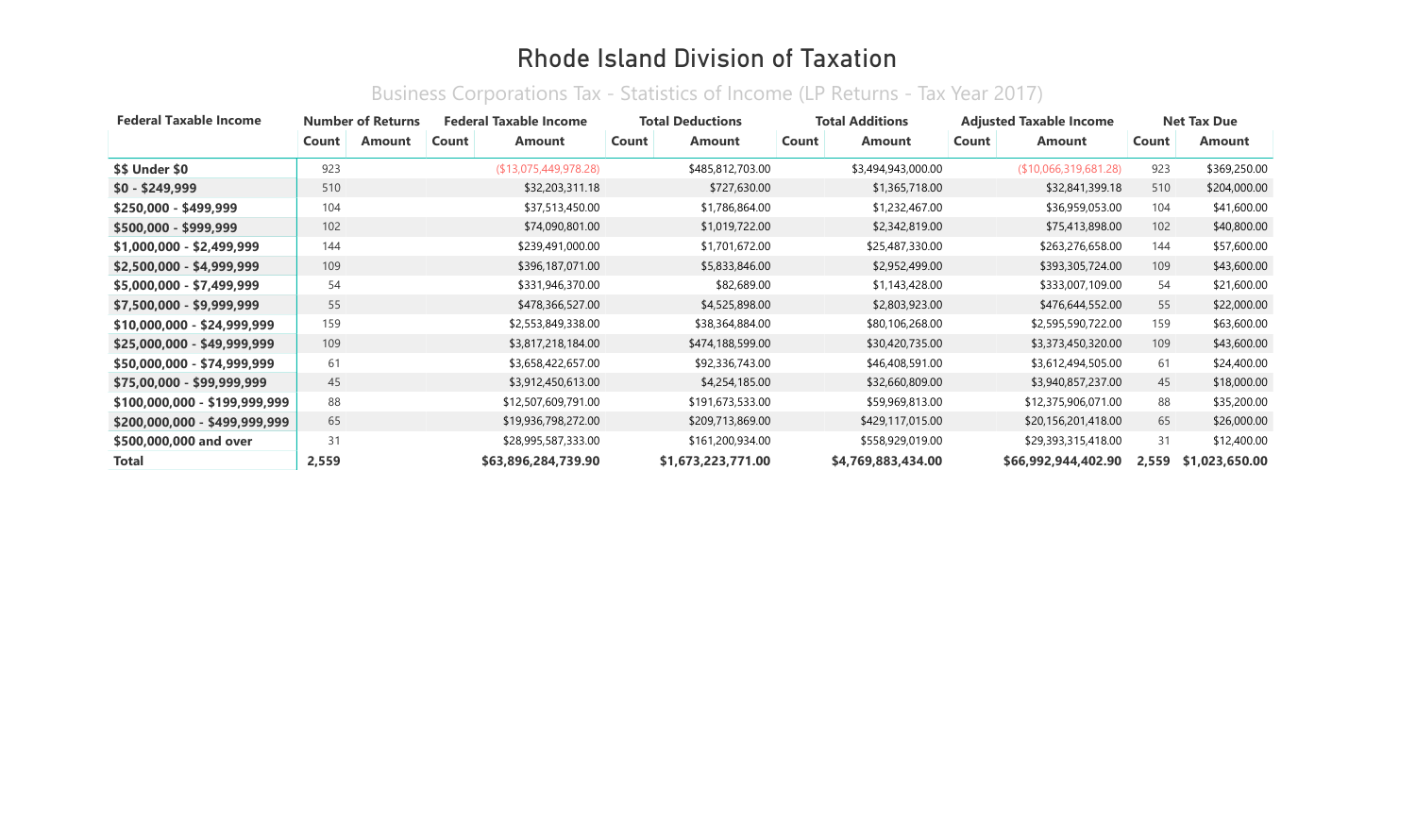Business Corporations Tax - Statistics of Income (LP Returns - Deductions from Federal Taxable Income - Tax Year 2017)

| <b>Federal Taxable Income</b> | <b>Number of Returns</b> |               |                |                  |                | Exempt Dividends And Interest Bonus Depreciation and Sec 179 - Deductions Discharge Of Indebtedness |              |                | <b>Modification For Tax Incentives</b> |                 |  |
|-------------------------------|--------------------------|---------------|----------------|------------------|----------------|-----------------------------------------------------------------------------------------------------|--------------|----------------|----------------------------------------|-----------------|--|
|                               | Count                    | <b>Amount</b> | Count          | <b>Amount</b>    | Count          | <b>Amount</b>                                                                                       | Count        | Amount         | Count                                  | Amount          |  |
| \$\$ Under \$0                | 923                      |               | 13             | \$682,482.00     | 156            | \$463,999,535.00                                                                                    |              | \$871,061.00   |                                        | \$20,267,396.00 |  |
| $$0 - $249,999$               | 510                      |               | 14             | \$134,647.00     | 104            | \$592,983.00                                                                                        |              |                |                                        |                 |  |
| $$250,000 - $499,999$         | 104                      |               | 5              | \$27,862.00      | 37             | \$1,759,002.00                                                                                      |              |                |                                        |                 |  |
| $$500,000 - $999,999$         | 102                      |               | 5              | \$13,397.00      | 28             | \$1,006,325.00                                                                                      |              |                |                                        |                 |  |
| \$1,000,000 - \$2,499,999     | 144                      |               | 8              | \$176,127.00     | 27             | \$1,525,545.00                                                                                      |              |                |                                        |                 |  |
| \$2,500,000 - \$4,999,999     | 109                      |               | 12             | \$405,707.00     | 15             | \$5,428,139.00                                                                                      |              |                |                                        |                 |  |
| \$5,000,000 - \$7,499,999     | 54                       |               | $\overline{c}$ | \$721.00         | 5              | \$81,968.00                                                                                         |              |                |                                        |                 |  |
| \$7,500,000 - \$9,999,999     | 55                       |               | $\overline{3}$ | \$551.00         | $\overline{4}$ | \$4,525,347.00                                                                                      |              |                |                                        |                 |  |
| $$10,000,000 - $24,999,999$   | 159                      |               | 9              | \$317,317.00     | 19             | \$17,732,294.00                                                                                     |              |                |                                        | \$20,315,273.00 |  |
| \$25,000,000 - \$49,999,999   | 109                      |               | $\overline{7}$ | \$1,147,721.00   | 17             | \$473,040,878.00                                                                                    |              |                |                                        |                 |  |
| \$50,000,000 - \$74,999,999   | 61                       |               | 11             | \$59,275,301.00  | 8              | \$33,061,442.00                                                                                     |              |                |                                        |                 |  |
| \$75,00,000 - \$99,999,999    | 45                       |               | 5              | \$2,107,620.00   | 6              | \$2,146,565.00                                                                                      |              |                |                                        |                 |  |
| \$100,000,000 - \$199,999,999 | 88                       |               | 10             | \$23,413,556.00  | 14             | \$168,259,977.00                                                                                    |              |                |                                        |                 |  |
| \$200,000,000 - \$499,999,999 | 65                       |               | $\overline{7}$ | \$6,769,306.00   | $\overline{7}$ | \$202,944,563.00                                                                                    |              |                |                                        |                 |  |
| \$500,000,000 and over        | 31                       |               | 9              | \$77,578,352.00  | 6              | \$80,591,834.00                                                                                     |              | \$3,030,748.00 |                                        |                 |  |
| Total                         | 2,559                    |               | 120            | \$172,050,667.00 | 453            | \$1,456,696,397.00                                                                                  | $\mathbf{2}$ | \$3,901,809.00 | $\mathbf{2}$                           | \$40,582,669.00 |  |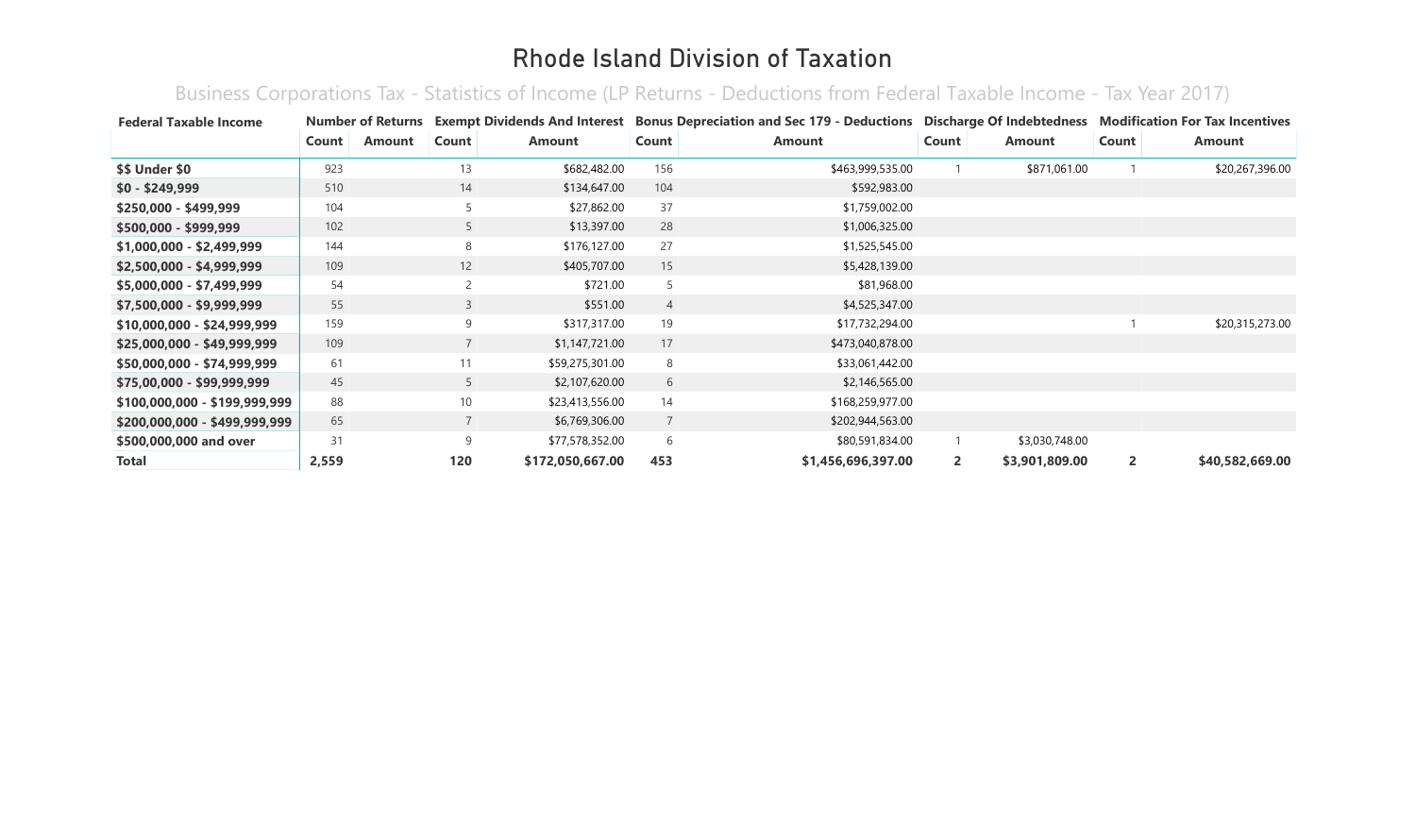Business Corporations Tax - Statistics of Income (LP Returns - Additions to Federal Taxable Income - Tax Year 2017)

| <b>Federal Taxable Income</b> | <b>Number of Returns</b> |               | Interest Income |                 | <b>Bonus Depreciation and Sec 179 - Additions</b> |                    | <b>Intangible Addback</b> |                |
|-------------------------------|--------------------------|---------------|-----------------|-----------------|---------------------------------------------------|--------------------|---------------------------|----------------|
|                               | Count                    | <b>Amount</b> | Count           | <b>Amount</b>   | Count                                             | <b>Amount</b>      | Count                     | <b>Amount</b>  |
| \$\$ Under \$0                | 923                      |               | 13              | \$327,486.00    | 143                                               | \$3,494,536,166.00 | 3                         | \$79,348.00    |
| $$0 - $249,999$               | 510                      |               | 26              | \$378,875.00    | 53                                                | \$986,843.00       |                           |                |
| \$250,000 - \$499,999         | 104                      |               | $\overline{7}$  | \$138,090.00    | 24                                                | \$1,094,377.00     |                           |                |
| \$500,000 - \$999,999         | 102                      |               | $\overline{7}$  | \$207,585.00    | 18                                                | \$2,135,234.00     |                           |                |
| \$1,000,000 - \$2,499,999     | 144                      |               | $\overline{7}$  | \$401,160.00    | 22                                                | \$25,086,170.00    |                           |                |
| \$2,500,000 - \$4,999,999     | 109                      |               | 15              | \$644,175.00    | 14                                                | \$2,308,324.00     |                           |                |
| \$5,000,000 - \$7,499,999     | 54                       |               | $\overline{2}$  | \$86,914.00     | 6                                                 | \$1,056,514.00     |                           |                |
| \$7,500,000 - \$9,999,999     | 55                       |               | $\overline{3}$  | \$27,394.00     | 8                                                 | \$2,776,529.00     |                           |                |
| \$10,000,000 - \$24,999,999   | 159                      |               | 19              | \$2,691,135.00  | 23                                                | \$76,164,836.00    |                           | \$1,250,297.00 |
| \$25,000,000 - \$49,999,999   | 109                      |               | 9               | \$2,257,818.00  | 15                                                | \$28,162,917.00    |                           |                |
| \$50,000,000 - \$74,999,999   | 61                       |               | 8               | \$954,205.00    | 13                                                | \$45,454,386.00    |                           |                |
| \$75,00,000 - \$99,999,999    | 45                       |               | $\mathsf{3}$    | \$413,399.00    | $\overline{4}$                                    | \$32,247,410.00    |                           |                |
| \$100,000,000 - \$199,999,999 | 88                       |               | $\overline{7}$  | \$3,412,129.00  | 6                                                 | \$56,557,684.00    |                           |                |
| \$200,000,000 - \$499,999,999 | 65                       |               | $7^{\circ}$     | \$55,064,367.00 | 10                                                | \$374,052,648.00   |                           |                |
| \$500,000,000 and over        | 31                       |               | $\overline{7}$  | \$30,511,689.00 | 13                                                | \$528,417,330.00   |                           |                |
| Total                         | 2,559                    |               | 140             | \$97,516,421.00 | 372                                               | \$4,671,037,368.00 | 4                         | \$1,329,645.00 |